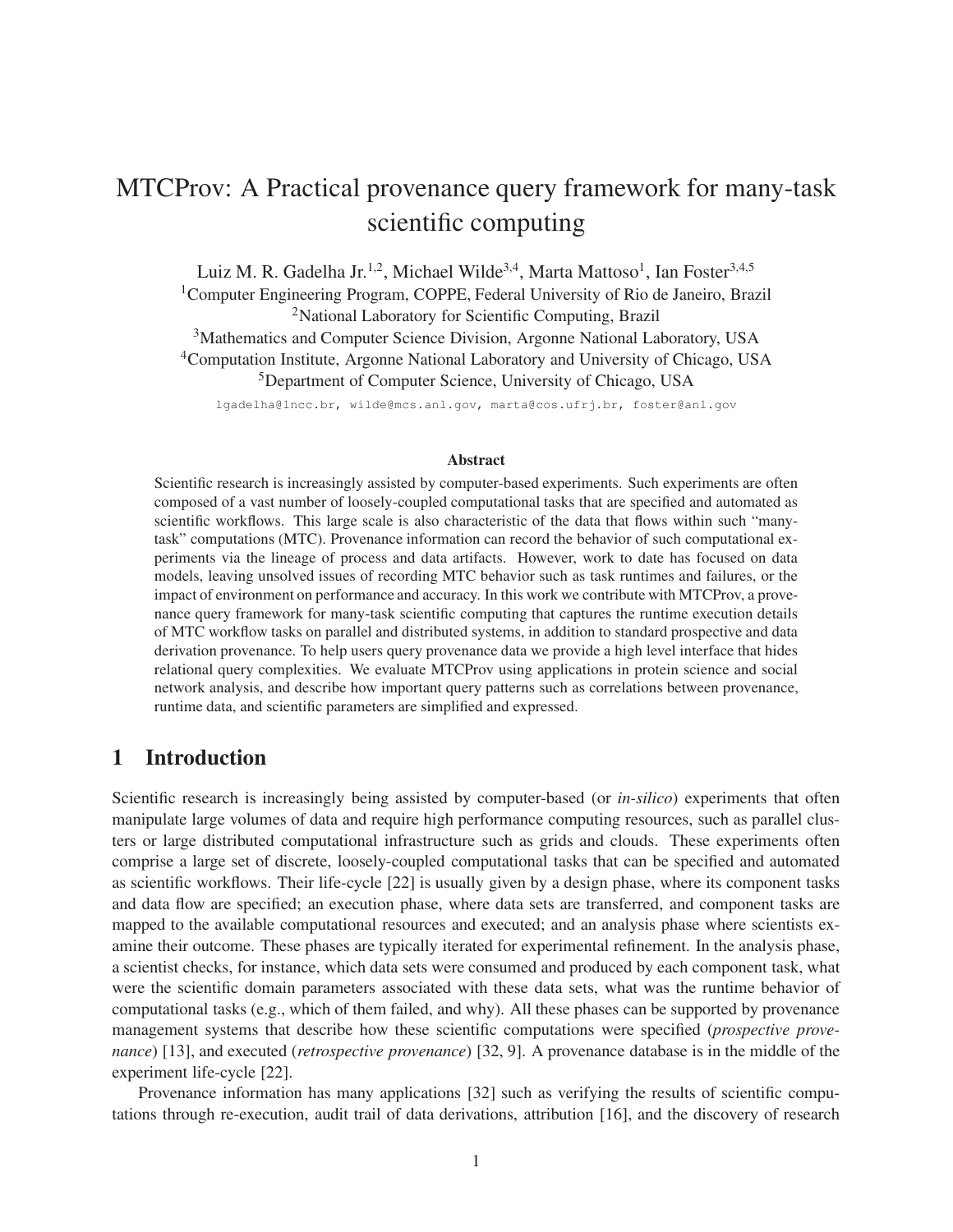practices and protocols [18]. Domain scientists can explore scientific parameters used in their applications, and computational task variations for the same abstract workflow. Scientific software developers can examine the behavior of different versions of their applications, and debug them by input and output analysis. System administrators can analyze performance statistics about application execution on different computational resources, and quality of service information, such as failure rates per site. To allow for the exchange of provenance information between diverse systems, the Open Provenance Model (OPM) [25] was proposed. This standardization work is being continued as the PROV data model [26] by the Provenance Working Group within the World Wide Web Consortium[1].

The Swift parallel scripting system [37] supports the specification, execution, and analysis of manytask scientific computations [30]. The Swift language [35] has many characteristics commonly found in functional programming, such as functional abstraction without side effects, single-assignment variables, and implicitly parallel evaluation. Data sets are declared as variables of primitive types, *mapped types*, which associate a variable with persistent files; and collections (arrays and structures). Calls to application programs are expressed as *application interface functions* (i.e., primitive "leaf" functions) that consume and produce data sets. *Compound functions* compose sub-functions (including application interface functions), loops, and conditionals to form more complex data flows. Parallelism is implicit and pervasive in Swift: all expressions in a Swift script whose data dependencies are met are evaluated in parallel. A foreach loop processes all elements of an array in parallel.

A "site catalog" points Swift to available computational resources, and an "application catalog" lists the application programs that implement Swift leaf-functions, and the sites and locations where they can be executed. In this way, the specification of a many-task scientific computation in Swift is independent of location and expresses solely the functional data flow of the many-task computation. Swift automates load balancing between available computational resources, fault tolerance through execution retries, and replication of tasks to avoid queue latency on highly congested sites. These necessary features place complex demands on a provenance collection and query system. Swift is a successor to the Virtual Data System (VDS) [12], one of the pioneering systems supporting provenance of distributed parallel scientific computations [39, 8]. One problem with this model was the use of different data models, relational and semi-structured, to query provenance information, which makes it difficult to compose them into more complex queries. Another challenge is to support provenance while keeping the scalability of Swift in thousands of cores [20].

In this work, we are concerned with the problem of managing the provenance information of many-task scientific computations. Such computations are typified by a large number of tasks, often with data or control flow dependencies, which pass data via files. The tasks can execute in parallel on many, possible diverse and distributed nodes (as typified by scientific workflows expressed in Swift). Our main contributions are: a data model for representing provenance that extends OPM to capture events that are typical of parallel and distributed systems, such as a computational task invocation possibly having many execution attempts due to failures or high demand for computational resources; a provenance query interface that allows for visualization of provenance graphs and querying of provenance information using a simplified syntax with respect to plain SQL, that allows for simple query design by abstracting commonly found provenance query patterns into built-in functions and procedures, and by hiding the underlying database schema through database views and automated computation of relational joins; and a case study demonstrating the usability of this query interface and the applications of the provenance information gathered. This provenance data model and query interface, along with components for extracting provenance information from Swift script runs and storing it in a relational database, were implemented as a provenance query framework, that we call MTCProv, for the Swift parallel scripting system.

The remainder of this article is organized as follows. In section 2, we present the data model used to represent provenance in many-task scientific computations. In section 3, we describe the design and implementation of MTCProv, in particular how provenance is gathered, stored and queried. In section 4, we evaluate MTCProv in the context of a protein structure prediction application[5], demonstrating its usability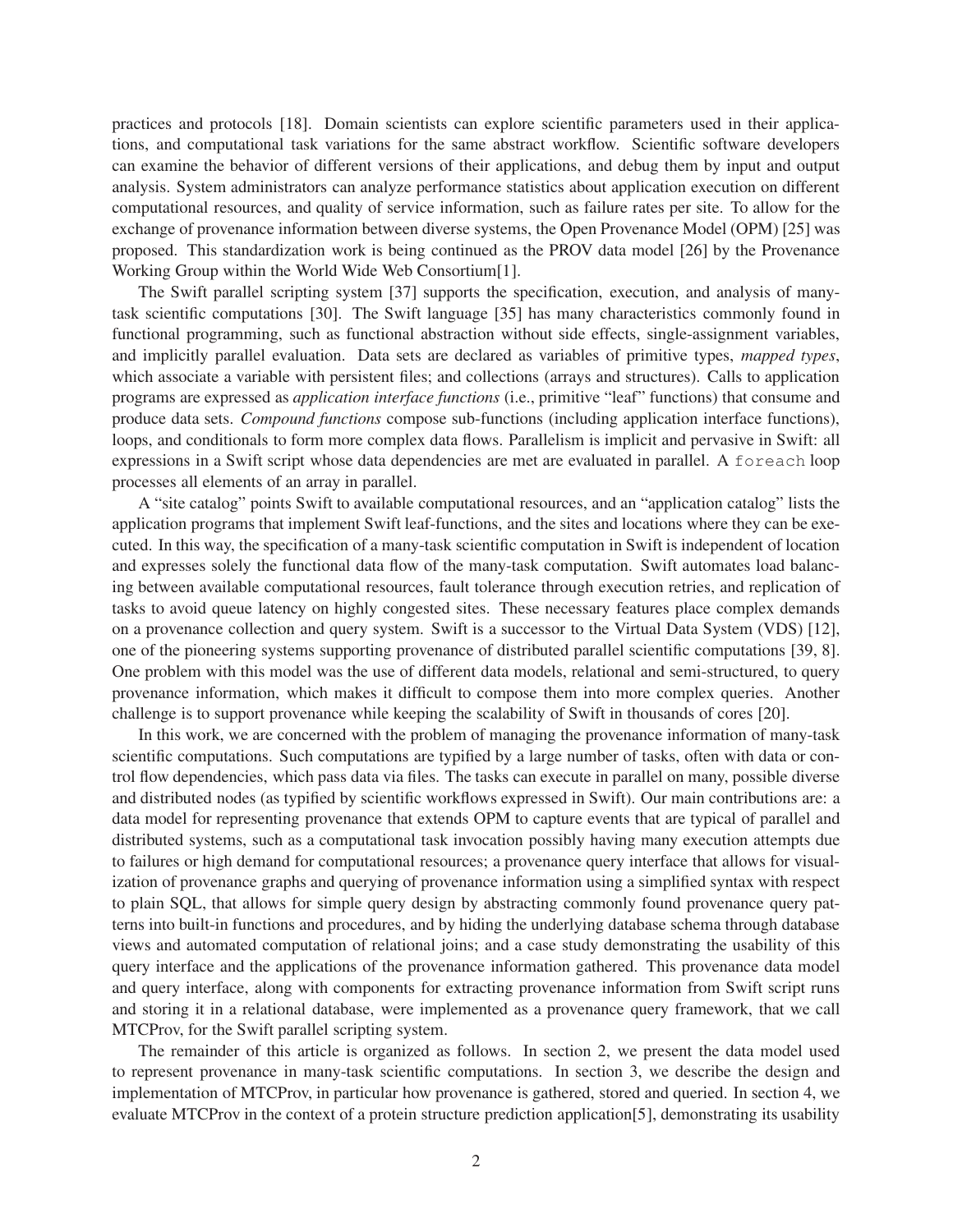and utility. In section 5, we compare our approach with existing approaches for managing provenance of scientific computations. Finally, in section 6, we make some concluding remarks and describe future work.

# 2 A Provenance Model for Many-Task Scientific Computations

In this section, we present the MTCProv data model for representing provenance of many-task scientific computations. This MTC provenance model is a compatible extension of the Open Provenance Model. It addresses the characteristics of many-task computation, where concurrent component tasks are submitted to parallel and distributed computational resources. Such resources are subject to failures, and are usually under high demand for executing tasks and transferring data. Science-level performance information, which describes the behavior of an experiment from the point of view of the scientific domain, is critical for the management of such experiments (for instance, by determining how accurate the outcome of a scientific simulation was, and whether accuracy varies between execution environments). Recording the resource-level performance of such workloads can also assist scientists in managing the life cycle of their computational experiments. In designing MTCProv, we interacted with Swift users from multiple scientific domains, including protein science, and earth sciences, and social network analysis, to support them in designing, executing and analyzing their scientific computations with Swift. From these engagements, we identified the following requirements for MTCProv:

- 1. *Gather producer-consumer relationships between data sets and processes*. These relationships form the core of provenance information. They enable typical provenance queries to be performed, such as determining all processes and data sets that were involved in the production of a particular data set. This in general requires traversing a graph defined by these relationships. Users should be able, for instance, to check the usage of a given file by different many-task application runs.
- 2. *Gather hierarchical relationships between data sets*. Swift supports hierarchical data sets, such as arrays and structures. For instance, a user can map input files stored in a given directory to an array, and later process these files in parallel using a foreach construct. Fine-grained recording of data set usage details should be supported, so that a user can trace, for instance, that an array was passed to a procedure, and that an individual array member was used by some sub-procedure. This is usually achieved by recording constructors and accessors of arrays as processes in a provenance trace [25].
- 3. *Gather versioned information of the specifications of many-task scientific computations and of their component applications*. As the specifications of many-task computations (e.g., Swift scripts), and their component applications (e.g., Swift leaf functions) can evolve over time, scientists can benefit from keeping track of which version they are using in a given run. In some cases, the scientist also acts as the developer of a component application, which can result in frequent component application version updates during a workflow lifecycle.
- 4. *Allow users to enrich their provenance records with annotations*. Annotations are usually specified as key-value pairs that can be used, for instance, to record resource-level and science-level performance, like input and output scientific parameters, and usage statistics from computational resources. Annotations are useful for extending the provenance data model when required information is not captured in the standard system data flow. For instance, many scientific applications use textual configuration files to specify the parameters of a simulation. Yet automated provenance management systems usually record only the consumption of the configuration file by the scientific application, but preserve no information about its content (which is what the scientist really needs to know).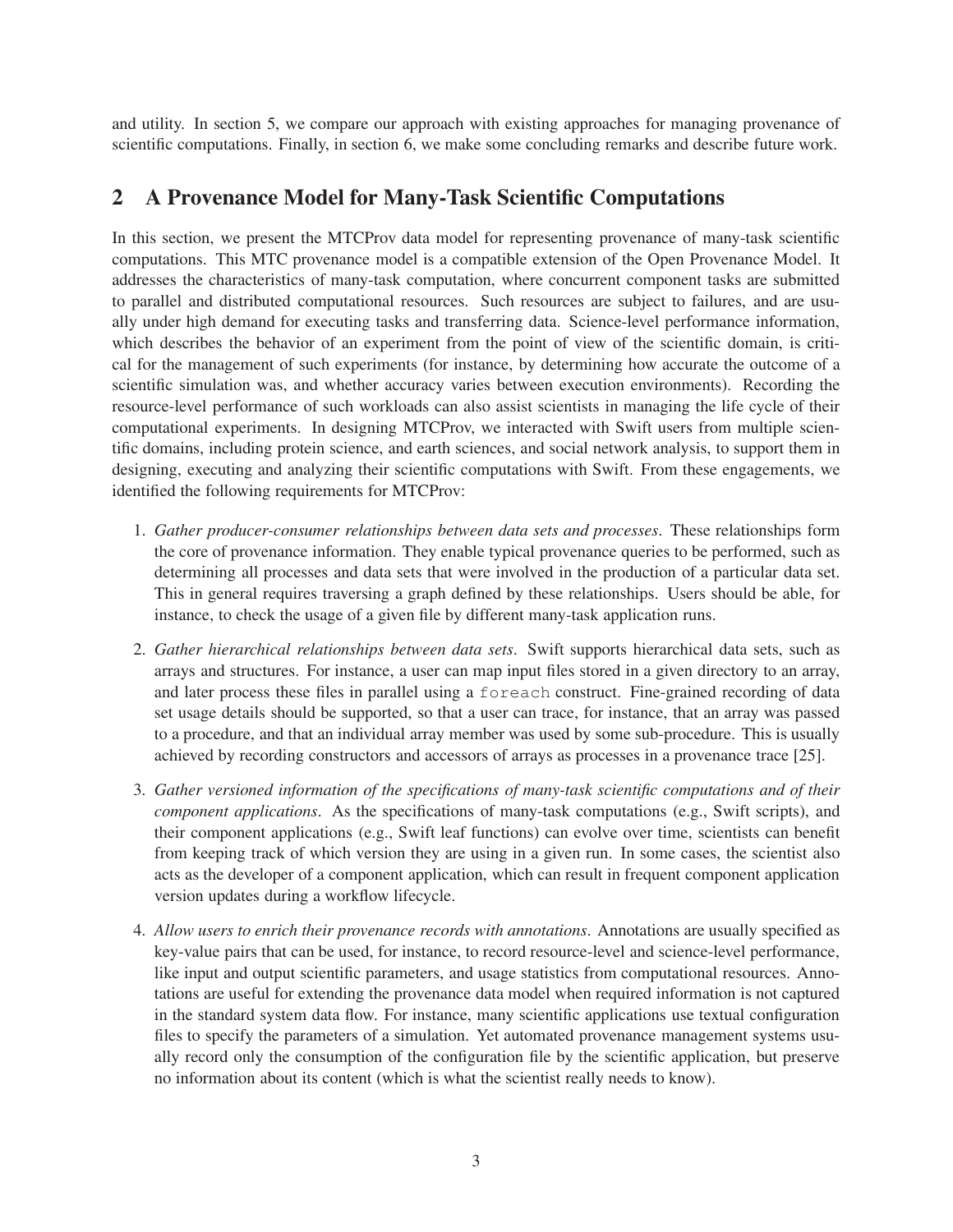- 5. *Gather runtime information about component application executions*. Systems like Swift support many diverse parallel and distributed environments. Depending on the available applications at each site and on job scheduling heuristics, a computational task can be executed on a local host, a high performance computing cluster, or a remote grid or cloud site. Scientists often can benefit from having access to details about these executions, such as where each job was executed, the amount of time a job had to wait on a scheduler's queue, the duration of its actual execution, its memory and processor consumption, and the volume and rate of file system and/or network IO operations.
- 6. *Provide a usable and useful query interface for provenance information*. While the relational model is ideal for many aspects to store provenance relationships, it is often cumbersome to write SQL queries that require joining the many relations required to implement the OPM. For provenance to become a standard part of the e-Science methodology, it must be easy for scientists to formulate queries and interpret their outputs. Queries can often be of exploratory nature [33], where provenance information is analyzed in many steps that refine previous query outputs. Improving usability is usually achievable through the specification of a provenance query language, or by making available a set of stored procedures that abstract common provenance queries. *In this work we propose a query interface which both extends and simplifies standard SQL by automating join specifications and abstracting common provenance query patterns into built-in functions*.

Some of these requirements have been previously identified by Miles et al. [24]. However few works to date emphasize usability and applications of provenance represented by requirements 4 through 6, which are the main objectives of this work. As a first step toward meeting these requirements, we propose a data model for the provenance of many-task scientific computations. A UML diagram of this provenance model is presented in Figure 1. We simplify the UML notation to abbreviate the information that each annotated entity set (script run, function call, and variable) has one annotation entity set per data type. We define entities that correspond to the OPM notions of artifact, process, and artifact usage (either being consumed or produced by a process). These are augmented with entities used to represent many-task scientific computations, and to allow for entity annotations. Such annotations, which can be added post-execution, represent information about provenance entities such as object version tags and scientific parameters.

*ScriptRun* refers to the execution (successful or unsuccessful) of an entire many-task scientific computation, which in Swift is specified as the execution of a complete parallel script from start to finish. *FunctionCall* records calls to Swift functions. These calls take as input data sets, such as values stored primitive variables or files referenced by mapped variables; perform some computation specified in the respective function declaration; and produce data sets as output. In Swift, function calls can represent invocations of external applications, built-in functions, and operators; each function call is associated with the script run that invoked it. *ApplicationFunctionCall* represents an invocation of one component application of a many-task scientific computation. In Swift, it is generated by an invocation to an external application. External applications are listed in an application catalog along with the computational resources on which they can be executed. *ApplicationExecution* represents execution attempts of an external application. Each application function call triggers one or more execution attempts, where one (or, in the case of retries or replication, several) particular computational resource(s) will be selected to actually execute the application. *RuntimeSnapshot* contains information associated with an application execution, such as resource consumption. *Variable* represents data sets that were assigned to variables in a Swift script. Variable types can be atomic or composite. Atomic types are primitive types, such as integers and strings, recorded in the relation *Primitive*, or *mapped* types, recorded in the relation *Mapped*. Mapped types are used for declaring and accessing data that is stored in files. Composite types are given by structures and arrays. Containment relationships define a hierarchy where each variable may have child variables (when it is a structure or an array), or a parent variable (when it is a member of a collection). A variable may have as attributes a value, when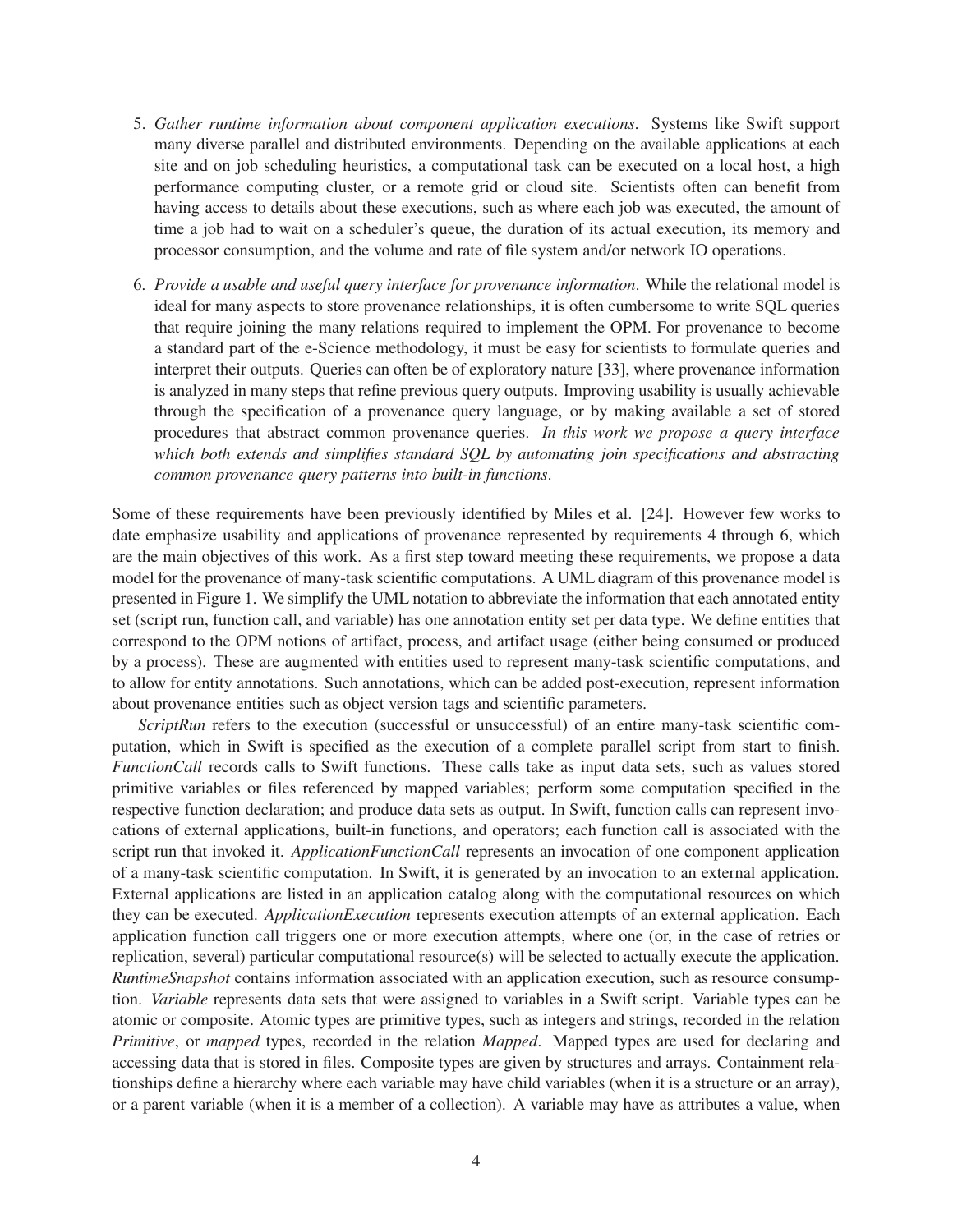

Figure 1: UML diagram of Swift's provenance database.

it is a primitive variable; or a filename, when it is a mapped file. An  $\langle$ Entity set name $\rangle$ *Annotation* is a keyvalue pair associated with either a variable, function call, or script run. These annotations are used to store context-specific information about the entities of the provenance data model. Examples include scientificdomain parameters, object versions, and user identities. Annotations can also be used to associate a set of runs of a script related to a particular event or study, which we refer to as a *campaign*. The *produces* and *consumes* relationships between *FunctionCall* and *Variable* define a lineage graph that can be traversed to determine ancestors or descendants of a particular entity. Process dependency and data dependency graphs are derived with transitive queries over these relationships.

The provenance model presented here is a significant refinement of a previous one used by Swift in the Third Provenance Challenge [15], which was shown to be similar to OPM. This similarity is retained in the current version of the model, which adds support for annotations and runtime information on component application executions. *FunctionCall* corresponds to OPM processes, and *Variable* corresponds to OPM artifacts as immutable data objects. The OPM entity agent controls OPM processes, e.g. starting or terminating them. While we do not explicitly define an entity type for such agents, this information can be stored in the annotation tables of the *FunctionCall* or *ScriptRun* entities. To record which users controlled each script or function call execution, one can gather the associated POSIX userids, when executions are local, or the distinguished name of network security credentials, when executions cross security domains, and store them as annotations for the respective entity. This is equivalent to establishing an OPM *wasControlledBy* relationship. The dependency relationships, *used* and *wasGeneratedBy*, as defined in OPM, correspond to our *consumes* and *produces* relationships, respectively. Our data model has additional entity sets to capture behavior that is specific to parallel and distributed systems, to distinguish, for instance, between application invocations and execution attempts. We currently do not directly support the OPM concept of *account*, which can describe the same computation using different levels of abstraction. However, one could use annotations to associate one or more such accounts with an execution entity. Based on the mapping to OPM described here, MTCProv provides tools for exporting the provenance database into OPM provenance graph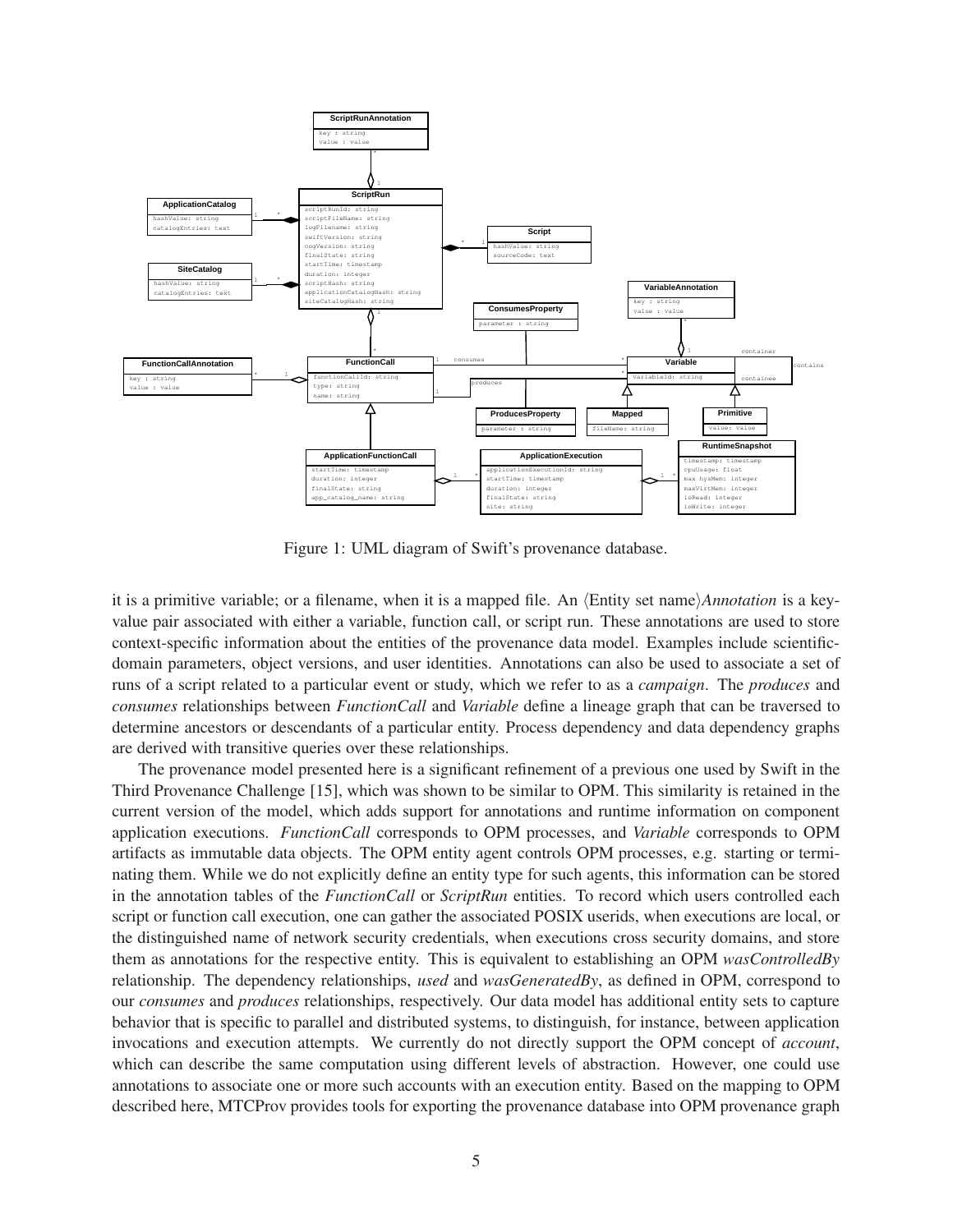interchange format, which provides interoperability with other OPM-compatible provenance systems.

# 3 Design and Implementation of MTCProv

In this section, we describe the design and implementation of the MTCProv provenance query framework. It consists of a set of tools used for extracting provenance information from Swift log files, and a query interface. While its log extractor is specific to Swift, the remainder of the system, including the query interface, is applicable to any parallel functional data flow execution model. The MTCProv system design is influenced by our survey of provenance queries in many-task computing [17], where a set of query patterns was identified. The *multiple-step relationships* (R<sup>∗</sup>) pattern is implemented by queries that follow the transitive closure of basic provenance relationships, such as data containment hierarchies, and data derivation and consumption. The *run correlation* (RCr) pattern is implemented by queries for correlating attributes from multiple script runs, such as annotation values or the values of function call parameters.

# 3.1 Provenance Gathering and Storage

Swift can be configured to add both prospective and retrospective provenance information to the log file it creates to track the behavior of each script run. The provenance extraction mechanism processes these log files, filters the entries that contain provenance data, and exports this information to a relational SQL database. Each application execution is launched by a wrapper script that sets up the execution environment. These scripts can be configured to gather runtime information, such as memory consumption and processor load. Additionally, one can define a script that generates annotations in the form of key-value pairs, to be executed immediately before the actual application. These annotations can be exported to the provenance database and associated with the respective application execution. MTCProv processes the data logged by each wrapper to extract both the runtime information and the annotations, storing them in the provenance database. Additional annotations can be generated per script run using *ad-hoc* annotator scripts, as we demonstrate in our case study in section 4. In addition to retrospective provenance, MTCProv keeps prospective provenance by recording the Swift script source code, the application catalog, and the site catalog used in each script run. Figure 2(left) describes the components and information flow of MTCProv.



Figure 2: Left: MTCProv components and flow; Right: Impact of gathering provenance.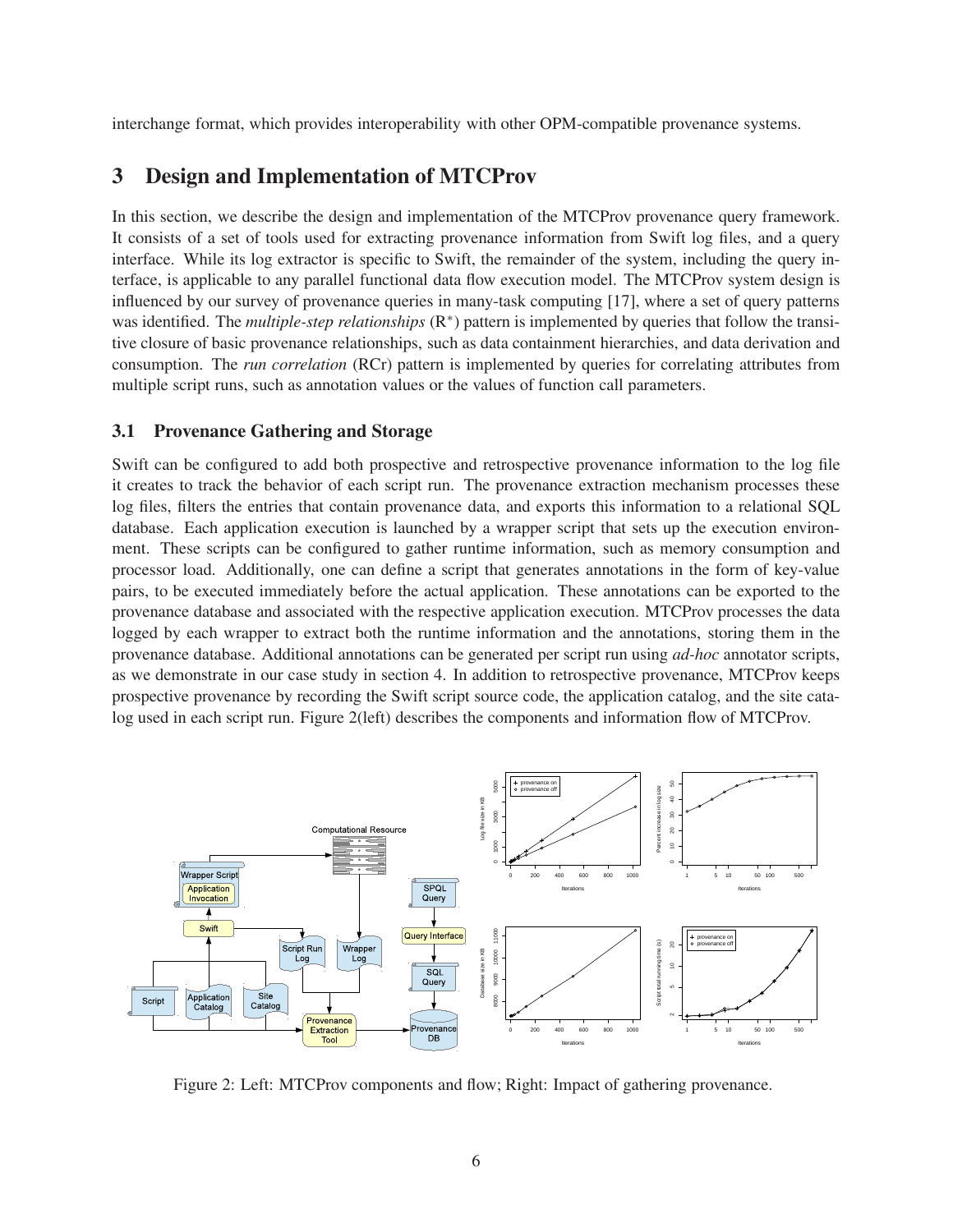Provenance information is frequently stored in a relational database. RDBMS's are well known for their reliability, performance and consistency properties. Some shortcomings of the relational data model for managing provenance are mentioned by Zhao et al. [38], such as its use of fixed schemas, and weak support for recursive queries. Despite using a fixed schema, our data model allows for key-value annotations, which gives it some flexibility to store information not explicitly defined in the schema. The SQL:1999 standard, which is supported by many relational database management systems, has native constructs for performing recursive queries. Ordonez [29] proposed recursive query optimizations that can enable transitive closure computation in linear time complexity on binary trees, and quadratic time complexity on sparse graphs. Relationship transitive closures, which are required by recursive R<sup>∗</sup> pattern queries, are well supported by graph-based data models, however as we present in our case study in section 4, many interesting queries require aggregation of entity attributes. Aggregate queries on a graph can support grouping node or edge attributes that are along a path [10]. However, some provenance queries require the grouping of node attributes that are sparsely spread across a graph. These require potentially costly graph traversals, whereas in the relational data model, well-supported aggregate operations can implement such operations efficiently.

To keep track of file usage across script runs, we record its hash function value as an alternative identifier. This enables traversing the provenance graphs of different script runs by detecting file reuse. Persistent unique identifiers for files could be provided by a data curation system with support for object versioning. However, due to the heterogeneity of parallel and distributed environments, one cannot assume the availability of such systems.

Figure 2(right) shows the impact of gathering provenance in Swift. It is based on runs of a sample iterative script using a different number of iterations on each run. The workflow specified in the script has a structure that is commonly found in many Swift applications. In this case, the log file size tends to grow about 55% in size when provenance gathering is enabled, but once they are exported to the provenance database they are no longer needed by MTCProv. The database size scales linearly with the number of iterations in the script. The initial set up of the database, which contains information such as integrity constraints, indices, and schema, take some space in addition to the data. As the database grows, it tends to consume less space than the log file. For instance, a 10,000 iteration run of the sample script produces a 55MB log file, while the total size of a provenance database containing only this run is 42MB. In addition, successful relational parallel database techniques can partition the provenance database and obtain high performance query processing. The average total time to complete a script run shows a negligible impact when provenance gathering is enabled. In a few cases the script was executed faster with provenance gathering enabled, which indicates that other factors, such as the task execution scheduling heuristics used by Swift and operating system noise, have a higher impact in the total execution time.

### 3.2 Query Interface

During the Third Provenance Challenge [15], we observed that expressing provenance queries in SQL is often cumbersome. For example, such queries require extensive use of complex relational joins, for instance, which are beyond the level of complexity that most domain scientists are willing, or have the time, to master and write. Such usability barriers are increasingly being seen as a critical issue in database management systems. Jagadish et al. [19] propose that ease of use should be a requirement as important as functionality and performance. They observe that, even though general-purpose query languages such as SQL and XQuery allow for the design of powerful queries, they require detailed knowledge of the database schema and rather complex programming to express queries in terms of such schemas. Since databases are often normalized, data is spread through different relations requiring even more extensive use of database join operations when designing queries. Some of the approaches used to improve usability are forms-based query interfaces, visual query builders, and schema summarization [36].

In this section, we describe our structured provenance query language, SQPL for short, a component of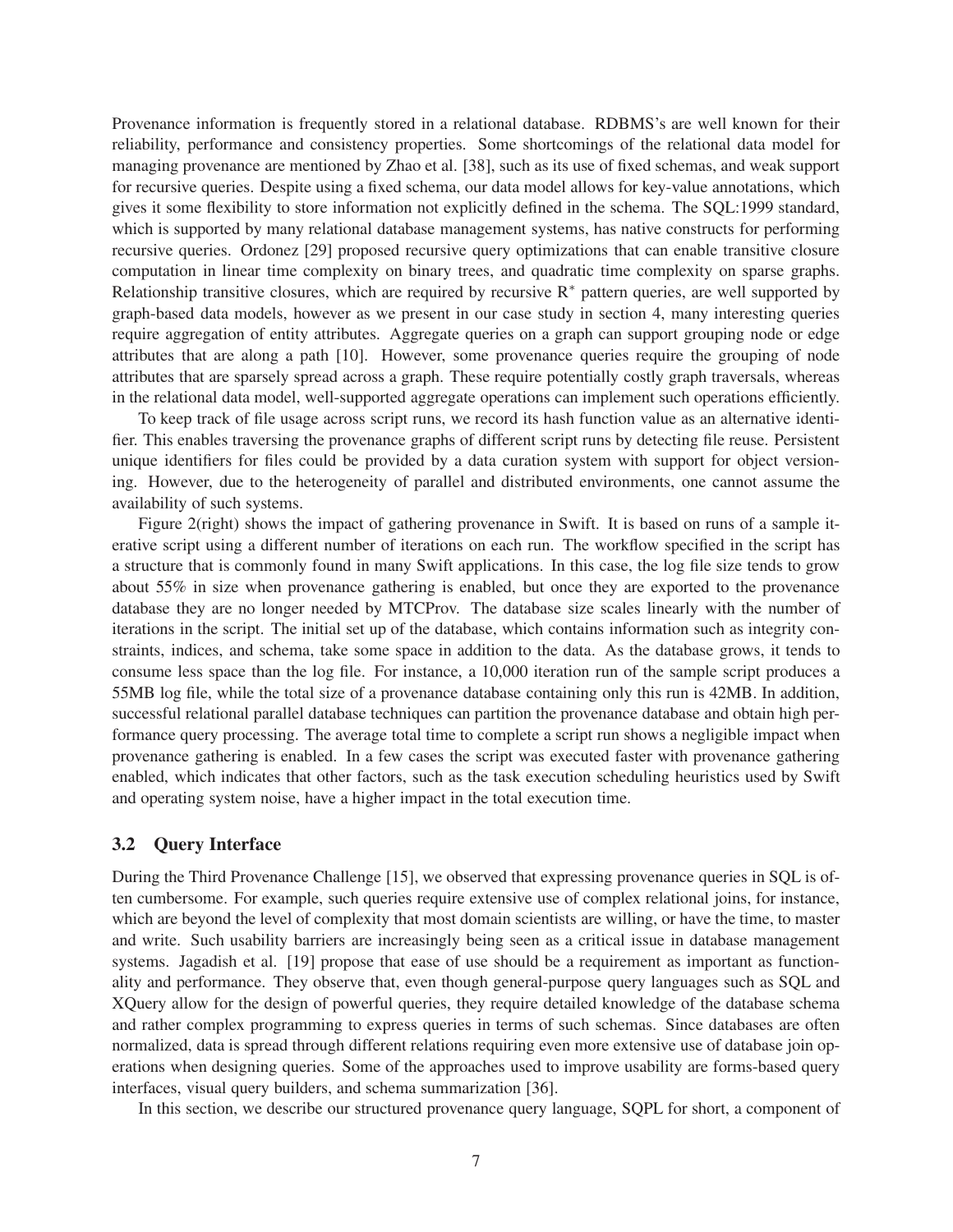MTCProv. It was designed to meet the requirements listed in section 2 and to allow for easier formation of provenance queries for the patterns identified in [17] than can be accomplished with general purpose query languages, such as SQL. SPQL supports exploratory queries [33], where the user seeks information through a sequence of queries that progressively refine previous outputs, instead of having to compose many subqueries into a single complex query, as it is often the case with SQL. Even though our current implementation uses a relational database as the underlying data model for storing provenance information, it should not be dependent on it, we plan to evaluate alternative underlying data models such as graph databases, Datalog, and distributed column-oriented stores. Therefore, in the current implementation, every SPQL query is translated into a SQL query that is processed by the underlying relational database. While the syntax of SPQL is by design similar to SQL, it does not require detailed knowledge of the underlying database schema for designing queries, but rather only of the entities in a simpler, higher-level abstract provenance schema, and their respective attributes.

The basic building block of a SPQL query consists of a selection query with the following format:

|           | select (distinct) selectClause |
|-----------|--------------------------------|
| (where    | whereClause                    |
| (group by | qroupByClause                  |
| (order by | orderByClause)))               |

This syntax is very similar to a selection query in SQL, with a critical usability benefit: hide the complexity of designing extensive join expressions. One does not need to provide all tables of the from clause. Instead, only the entity name is given and the translator reconstructs the underlying entity that was broken apart to produce the normalized schema. As in the relational data model, every query or built-in function results in a table, to preserve the power of SQL in querying results of another query. Selection queries can be composed using the usual set operations: union, intersect, and difference. A *select* clause is a list with elements of the form  $\langle$ entity set name $\rangle$ (. $\langle$ attribute name $\rangle$ ) or  $\langle$ built-in function name $\rangle$ (. $\langle$ return attribute name $\rangle$ ). If attribute names are omitted, the query returns all the existing attributes of the entity set. SPQL supports the same aggregation, grouping, set operation and ordering constructs provided by SQL.

To simplify the schema that the user needs to understand to design queries, we used database views to define the higher-level schema presentation shown in Figure 3. This abstract, OPM-compliant provenance schema is a simplified view of the physical database schema detailed in section 2. It groups information related to a provenance entity set in a single relation. The annotation entity set shown is the union of the annotation entity sets of the underlying database, presented in Figure 1. To avoid defining one annotation table per data type, we use dynamic expression evaluation in the SPQL to SQL translator to determine the required type-specific annotation table of the underlying provenance database.

Most of the query patterns identified in [17] are relatively straightforward to express in a relational query language such as SQL, except for the R<sup>∗</sup> and RCr patterns, which require either recursion or extensive use of relational joins. To abstract queries that match these patterns, we included in SPQL the following built-in functions to make these common provenance queries easier to express:

- ancestors(object\_id) returns a table with a single column containing the identifiers of variables and function calls that precede a particular node in a provenance graph stored in the database.
- data dependencies(variable id), related to the previous built-in function, returns the identifiers of variables upon which *variable id* depends.
- function call dependencies(function call id) returns the identifiers of function calls upon which *function call id* depends.
- compare\_run(list of  $f$ unction\_parameter=string | annotation\_key=string) shows how process parameters or annotation values vary across the script runs stored in the database.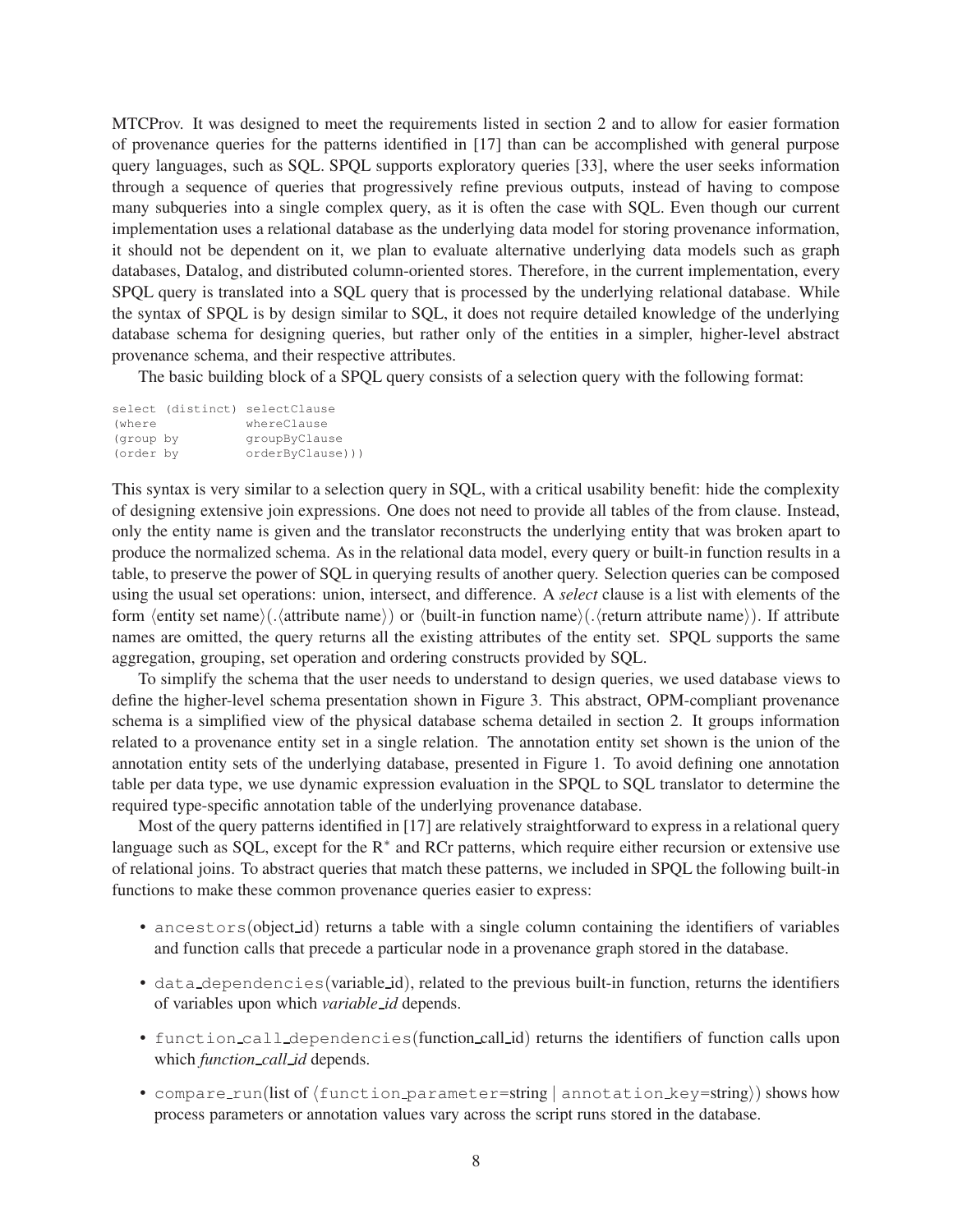

Figure 3: Higher-level schema that summarizes the underlying provenance database schema.

The underlying SQL implementation of the ancestor built-in function, below, uses recursive Common Query Expressions, which are supported in the SQL:1999 standard. It uses the *prov graph* database view, which is derived from the *produces* and *consumes* tables, resulting in a table containing the edges of the provenance graph.

```
CREATE FUNCTION ancestors(varchar) RETURNS SETOF varchar AS $$
WITH RECURSIVE anc (ancestor, descendant) AS
  (
       SELECT parent AS ancestor, child AS descendant
      FROM prov_graph
      WHERE child=$1
     UNION
       SELECT prov_graph.parent AS ancestor,
             anc.descendant AS descendant
       FROM anc, prov_graph
       WHERE anc.ancestor=prov_graph.child
  \lambdaSELECT ancestor FROM anc $$ ;
```
To further simplify query specification, SPQL uses a generic mechanism for computing the *from* clauses and the join expressions of the *where* clause for the target SQL query. The SPQL to SQL query translator first scans all the entities present in the SPQL query. A shortest path containing all these entities is computed in the graph defined by the schema of the provenance database. All the entities present in this shortest path are listed in the *from* clause of the target SQL query. The join expressions of the *where* clause of the target query are computed using the edges of the shortest path, where each edge derives an expression that equates the attributes involved in the foreign key constraint of the entities that define the edge. While this automated join computation facilitates query design, it does somewhat reduce the expressivity of SPQL, as one is not able to perform other types of joins, such as self-joins, explicitly. However, many such queries can be expressed using subqueries, which are supported by SPQL. While some of the expressive power of SQL is thus lost, we show in the sections that follow that SPQL is able to express, with far less effort and complexity, most important and useful queries that provenance query patterns require. As a quick taste, this SPOL query returns the identifiers of the script runs that either produced or consumed the file nr:

select compare\_run(parameter='proteinId').run\_id where file.name='nr';

This SPQL query is translated by MTCProv to the following SQL query:

select compare run1.run\_id from select run\_id, j1.value AS proteinId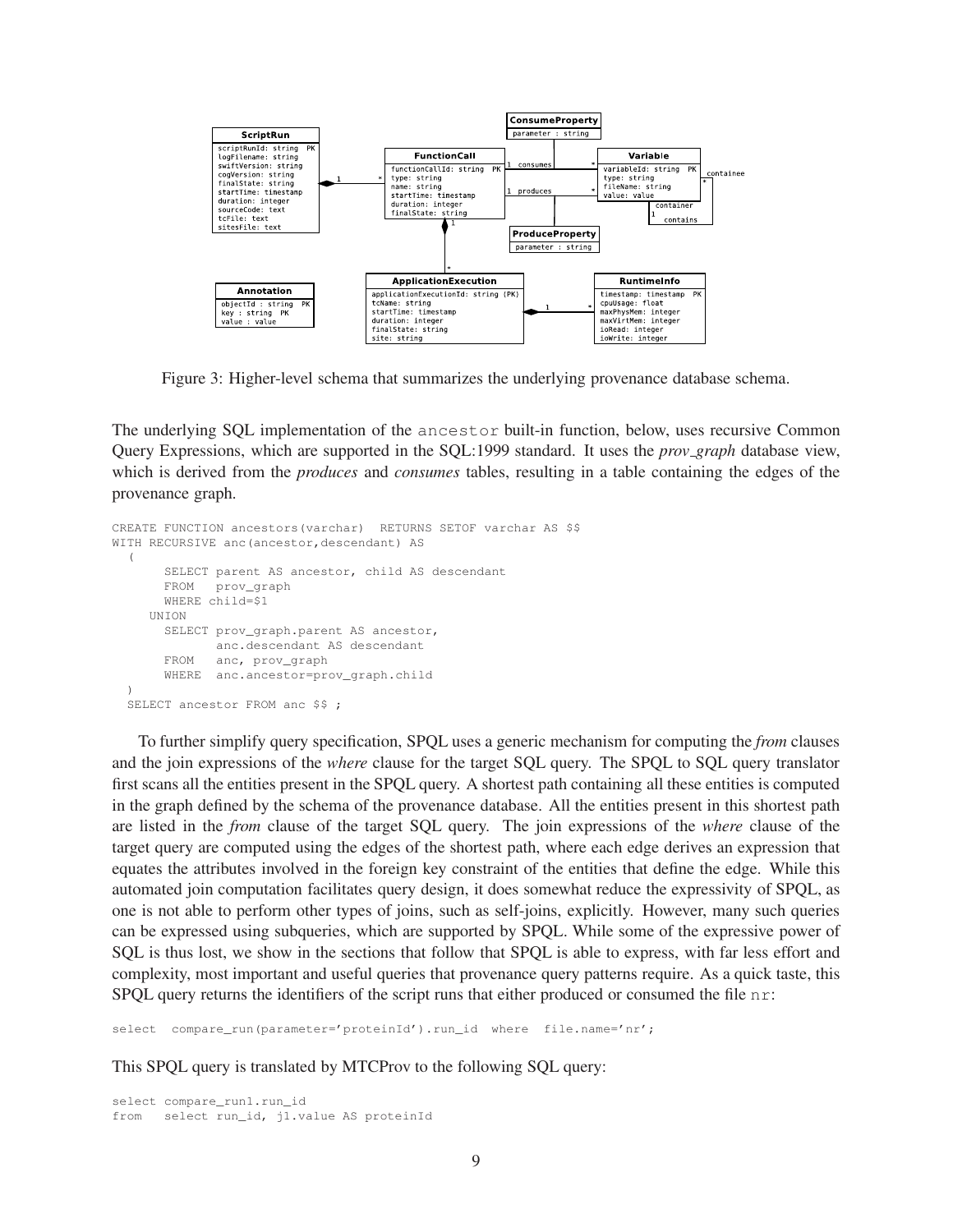```
from compare_run_by_param('proteinId') as compare_run1,
      run, proc, ds_use, ds, file
where compare_run1.run_id=run.id and ds_use.proc_id=proc.id and
      ds use.ds id=ds.id and ds.id=file.id and
      run.id=proc.run_id and file.name='nr';
```
Further queries are illustrated by example in the next section. We note here that the SPQL query interface also lets the user submit standard SQL statements to query the database.

# 4 Case Study: Protein structure prediction workflow

We show here how MTCProv is used by scientists to assess and analyze their computational experiments. The workflows were executed on Beagle, a 186-node cluster with 17,856 processing cores; and PADS, a 48-node cluster with 384 processing cores. These machines are located at the Computation Institute, a joint institute of the University of Chicago and Argonne National Laboratory.

Open Protein Simulator (OOPS) [5] is a protein modeling application used for predicting the local structure of loops, and large insertion or chain ends in crystal structures and template-based models. It is used in conjunction with pre-processing and post-processing applications in a high-level workflow that is described in Figure 4, where the doLoopRound workflow activity is a compound procedure. Annotations are gathered by an application-specific script executed after an OOPS run, and stored in the provenance database.

Suppose a scientist runs an application script several times, in what we call a campaign, between April 4, 2010 and August 8, 2010 for a protein modeling competition. After completing the runs, he/she wants to know which ones were recorded in the database for the period. The following query lists runs of the OOPS application script (psim.loops) that were executed for the period. This is a simple query for the identifier, start time, and duration attributes of the run entity. The SPQL query is given by:

```
select script_run
where script_run.start_time between '2010-04-04' and '2010-08-08' and
     script_run.filename='psim.loops.swift';
             id | start_time | ...
-----------------------------------+----------------------------+--------
psim.loops-20100619-0339-b95ull7d | 2010-06-19 03:39:15.18-05 | ...
psim.loops-20100618-0402-qhm9ugg4 | 2010-06-18 04:02:21.234-05 | ...
             ... | ... | ...
```
One can annotate these runs with the key-value pair ("campaign", "casp2010"), so that the next queries can the answered with respect to this campaign only. Next, one can list how many times each protein was modeled by each of these runs. This identification of protein modeled is present in the modelIn (see figure 4) data set. Therefore one way to answer this query is to check the values of the variables that are used as parameter "proteinId":

```
select compare_run(function_parameter='proteinId', annotation_key='campaign').proteinId,
        count(*)where compare_run.campaign='casp2010'
group by compare_run.proteinId;
proteinId | count
  -----------+-------
T0588end | 2<br>T0601 | 1
T0601 |
 ... | ...
```
For the next queries, that illustrate the use of runtime execution information, we display their output graphically in figure 4. Even though the computational cost of loopModel is highly dependent on the content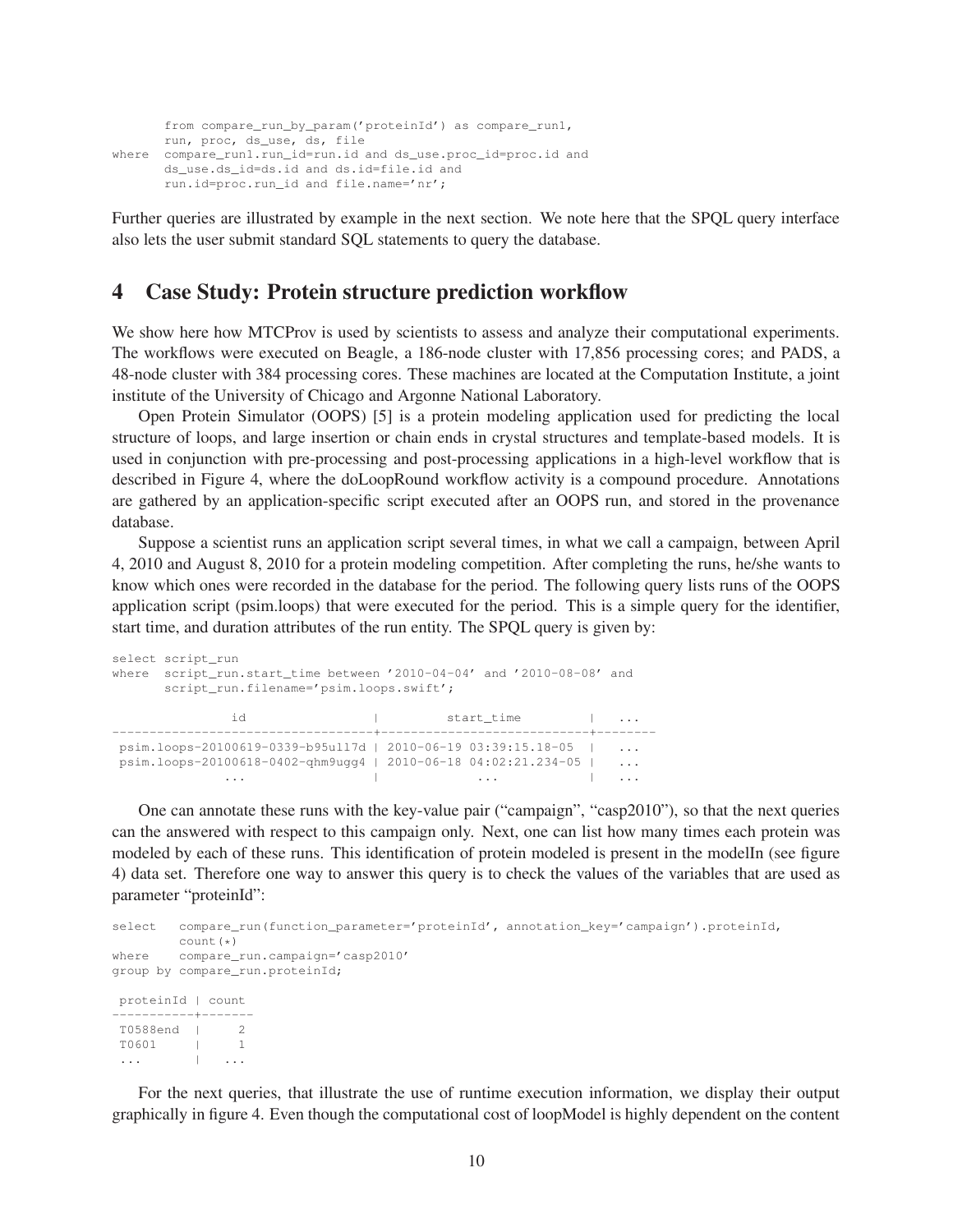

Figure 4: Left: Protein structure prediction workflow; Right: plots of query outputs.

of the FASTA sequence given as input, the following query comparing the FASTA sequence length with the duration of the loopModel task shows an example of the type of queries enabled by MTCProv:

```
select compare_run(annotation_key='fasta_sequence_length'),
        avg(function_call.duration)
where function_call.name='LoopModel'
group by compare_run.fasta_sequence_length;
```
Suppose one wants to analyze why an application execution failed by exploring, for instance, its computational resource consumption. In SPQL this can be obtained with the following queries:

```
select application_execution.id
where application_execution.final_state='FAILED';
                       id
--------------------------------------------------
execute:psim-loops-20100618-0402-qhm9ugg:0-1-0-0
select runtime_info
where application_execution.id='execute:psim-loops-20100618-0402-qhm9ugg:0-1-0-0';
```
Also in figure 4, one can see a plot, derived from the provenance database, of how many jobs were waiting and how many were executing during a script run. In addition to runtime and domain-specific information, it is possible to design queries that explore lineage information, such as determining all processes and data sets that led to a data set:

```
select ancestors('dataset:20100618-0402-ia0bqb73:72000045');
                   ancestor
--------------------------------------------------
execute:psim.loops-20100618-0402-qhm9ugg4:451006
dataset:20100618-0402-ia0bqb73:72000039
 ...
```
These recursive queries can be combined with runtime and domain-specific information to determine, for instance, the range of specific scientific parameters, or the total amount of CPU time used by application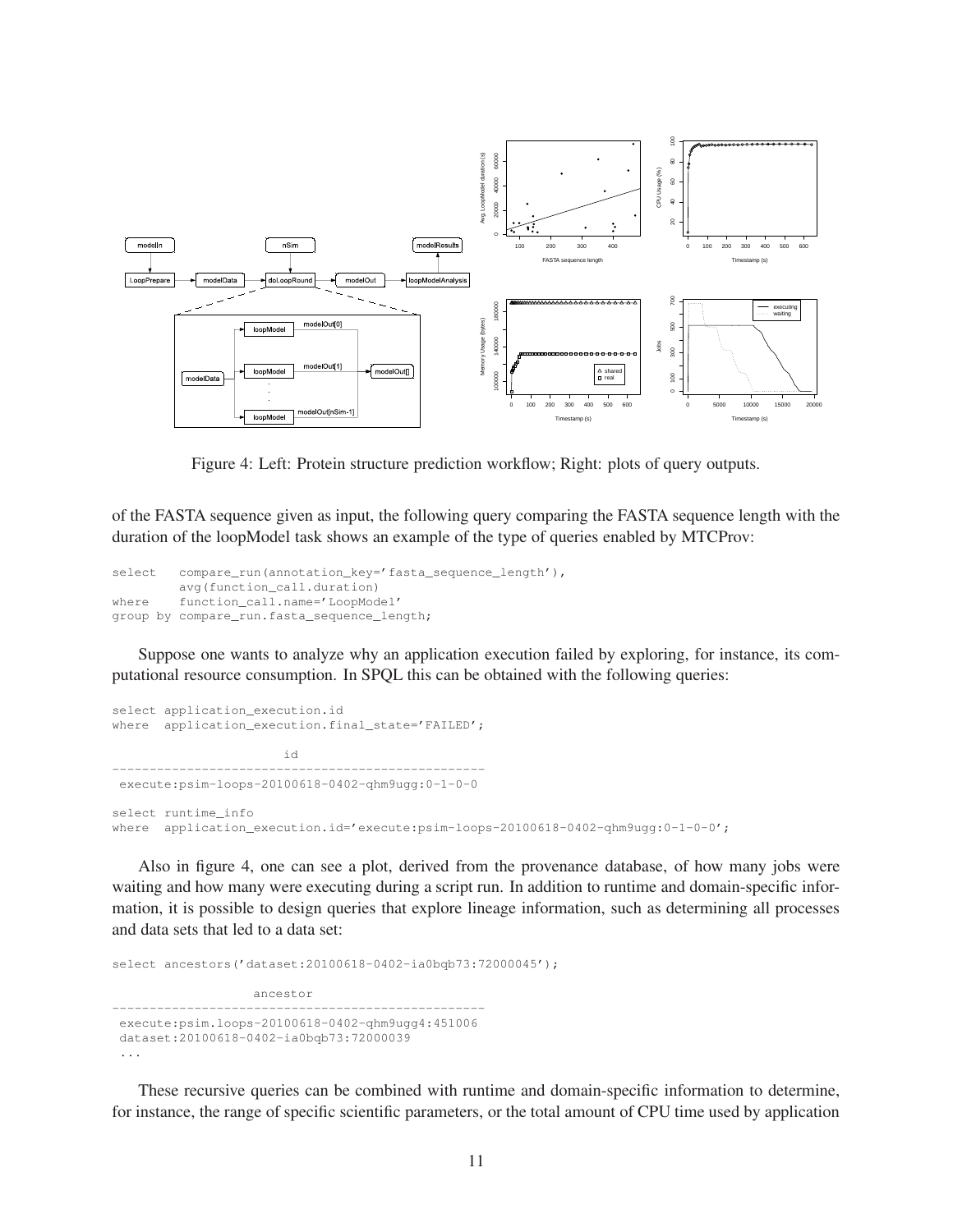executions that preceded a particular dataset in a lineage graph, which can give an estimate of how long would it take to generate it without parallelism. In plain SQL, which can use the same provenance built-in functions, this query can be expresses as:

```
select sum(application execution.walltime)
from function_call_dependencies('psim.loops-20100618-0402-qhm9ugg4:451006') as predecessors,
       application_execution
where predecessors.function_call_id=application_execution.function_call_id;
         sum
------------------------
 690449.134001970343328
```
In this example, the preceding application executions belong to a same script run. However, this is not always the case, since a file generated by a script run might be used by another one, causing the transitive closure to traverse multiple provenance graphs.

# 5 Related Work

One example of the importance of tracking resource consumption is the Technology Audit and Insertion Service (TAIS) [14] [2], an effort to develop adequate tools for monitoring and auditing of high performance computing systems, which is one of the main components of XSEDE [3], a large-scale distributed computational infrastructure. Capturing runtime performance information of parallel and distributed scientific workflows can be useful in planning task execution. Askalon [34] provides a performance monitoring service for scientific workflows that are executed in grid computing environments. A performance predictor service uses information gathered by the performance monitor to support better scheduling of computational tasks. Ogasawara et al. [28] describe components that can be included in specifications of MTC workflows to control the parallelization of activities, along with support for gathering provenance data about the execution of these activities. It enables reuse of the parallelization strategies recorded. ParaTrac [11] gathers resource consumption information about data-intensive scientific workflows, enabling detailed performance analysis to be performed, such as the amount of data flowing between component tasks. PDB [21] collects timing data about task execution in streaming workflows, where data flows occur in memory buffers instead of disk-based I/O, and also uses this information for execution planning. Our approach extends the functionality of these systems by gathering, in addition to performance information, lineage data and annotations about the scientific domain, and by allowing the design of queries exploring these different aspects.

Domain-specific languages for querying provenance have been an active area of research. The Vistrails [13] workflow management system supports exploratory computational scientific experiments, keeping track of how workflow specifications evolve and derivation relationships between data and processes. This provenance model also allows its entities to be annotated by the user, as key-value pairs. vtPQL [31] is a domain-specific language for querying provenance information in Vistrails. It can query workflow specification, evolution, and derivation relationships between data and processes. The query system is augmented by useful constructs in the context of provenance and workflows, such as functions for provenance graph traversal. Anand et al. [6] advocate the representation of provenance information as fine-grained relationships over nested collections of data. They present a *Query Language for Provenance* (QLP) that is independent of the underlying data model used for storage and workflow management system and closed under query composition. It provides constructs for accessing specific versions of structures produced by a workflow run. QLP operators for querying lineage act as filters over lineage relations, returning a subset of them. Lineage queries can be combined with queries over data structures. QLP supports constraining the structure of lineage paths using regular expressions. *Path Query Language* (PQL) [27] is used to query provenance gathered from different layers, such as the workflow layer or the operating system layer. It is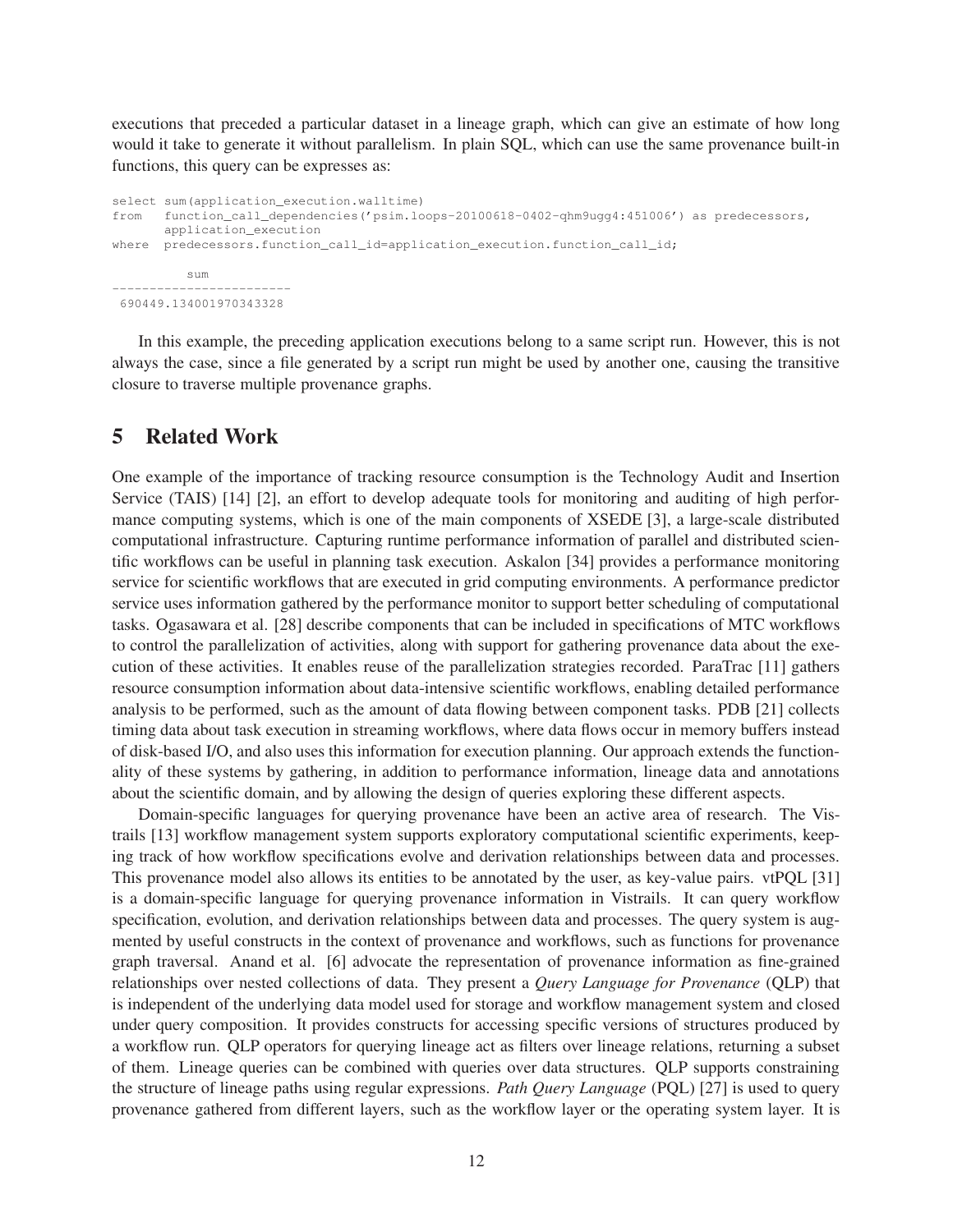derived from the Lorel query language for semistructured data[4] and extends it to allow bi-directional graph traversal and queries using regular expressions on graph edges to define paths. Chebotko et al. [7] describe RDFProv, a provenance management system that is based on semantic web techniques and relational storage. It manages provenance ontologies using an inference engine; provenance data is represented as RDF triples, and SPARQL is used for querying.

The main semantic contribution of MTCProv relative to the existing approaches is its support for capturing, storing and querying events that are typical of high-performance parallel and distributed computations. These events include re-executions for fault-tolerance, redundant submission of tasks for improving execution throughput, and resource consumption in terms of filesystem input and output operations, memory usage, and processor load. Another contribution of MTCProv, not found in related work, is showing its scalability in MTC with more than 1000 cores. Our work is most distinguished in terms of its contribution to the utility and usability of provenance query capabilities: SPQL supports queries for patterns that are of high value to scientists but which are difficult to perform with existing querying approaches (such as correlating scientific parameter settings with the resource consumption behavior of various workflow runs). SPQL enables users with only a modest high level facility in SQL to use relational SQL query techniques on a powerful, OPM-compliant provenance database schema.

# 6 Concluding Remarks

In this work, we presented MTCProv, a provenance management system for many-task scientific computing that captures runtime execution details of workflow tasks on parallel and distributed systems, in addition to standard prospective and data derivation provenance. It allows this provenance information to be enriched with domain specific annotations. We have also described the use of SPQL for querying provenance, which abstracts frequent query patterns with built-in functions and automatically defines complex relational join expressions. Case studies in real, large-scale parallel distributed workflows, in use today on active investigations, demonstrated how useful queries were made possible by MTCProv, such as correlations between scientific parameters and computational resource consumption. As observed in this work, the impact of gathering provenance is low in terms of total script execution time, making it suitable for rather fine-grained tracking of highly parallel distributed workflows. The storage space requirements for a script run are a constant proportion of the total log file size.

In future work, we plan to continue to enhance the SPQL query model, adding more built-in functions as well as continuing to perfect the ability to seamlessly integrate standard SQL into SPQL queries. We plan to enable online provenance recording, which allows for provenance analysis during the execution of a Swift script. This could facilitate adaptive script execution by dynamically changing the mapping of tasks to computational resources. Our current implementation gathers workflow-level provenance about function calls and variables defined in Swift. This could be augmented by gathering additional lower level information about data transfers and job management strategies. These lower level provenance records could be linked to the respective workflow-level ones through a layering scheme analogous to the one presented in [27]. Finally, we plan to explore different underlying schemas and possible data models for storing provenance. For instance, column-oriented data stores and tools like Dremel [23] could enable distributed and highly scalable management of provenance data generated from a large set of high performance computing sites.

# Acknowledgment

This work was supported in part by CAPES, CNPq, by the Office of Advanced Scientific Computing Research, Office of Science, U.S. Department of Energy, under Contract DE-AC02-06CH11357, and by NSF under awards OCI-0944332 and OCI-1007115. We thank Swift users Aashish Adhikari, Andrey Rzhetsky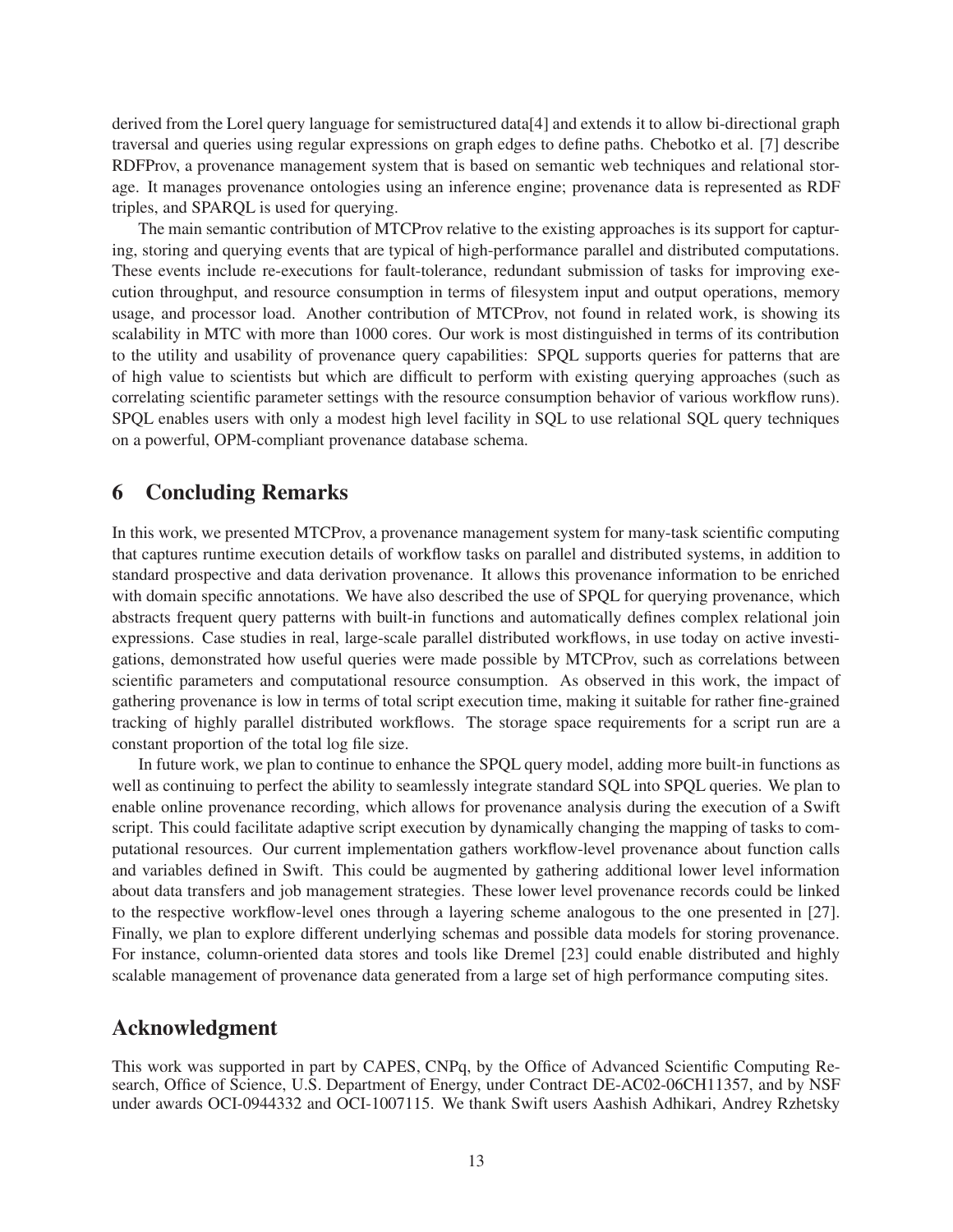and Jon Monette, for providing and running applications using MTCProv, and for helping us understand their provenance requirements.

The original publication is available at www.springerlink.com:

Gadelha, L. M. R., Wilde, M., Mattoso, M., Foster, I. (2012). MTCProv: a practical provenance query framework for many-task scientific computing. Distributed and Parallel Databases, 30(5-6), 351–370. http://link.springer.com/article/10.1007/s10619-012-7104-4

# References

- [1] Provenance working group. http://www.w3.org/2011/prov/wiki/Main Page, 2012.
- [2] Technology audit and insertion service for TeraGrid. http://www.si.umich.edu/research/project/technologyaudit-and-insertion-service-teragrid, 2012.
- [3] XSEDE extreme science and engineering discovery environment. https://www.xsede.org, 2012.
- [4] S. Abiteboul, D. Quass, J. McHugh, J. Widom, and J. Wiener. The lorel query language for semistructured data. *International Journal on Digital Libraries*, 1:66–88, 1997.
- [5] A. Adhikari, J. Peng, M. Wilde, J. Xu, K. Freed, and T. Sosnick. Modeling large regions in proteins: Applications to loops, termini, and folding. *Protein Science*, 21(1):107–121, 2012.
- [6] M. Anand, S. Bowers, T. McPhillips, and B. Ludäscher. Exploring scientific workflow provenance using hybrid queries over nested data and lineage graphs. In *Scientific and Statistical Database Management*, volume 5566 of *Lecture Notes in Computer Science*, pages 237–254. Springer, 2009.
- [7] A. Chebotko, S. Lu, X. Fei, and F. Fotouhi. RDFProv: a relational RDF store for querying and managing scientific workflow provenance. *Data & Knowledge Engineering*, 69(8):836–865, 2010.
- [8] B. Clifford, I. Foster, J. Voeckler, M. Wilde, and Y. Zhao. Tracking provenance in a virtual data grid. *Concurrency and Computation: Practice and Experience*, 20(5):575, 2008.
- [9] S. da Cruz, M. Campos, and M. Mattoso. Towards a taxonomy of provenance in scientific workflow management systems. In *Proc. IEEE Congress on Services, Part I, (SERVICES I 2009)*, pages 259–266, 2009.
- [10] A. Dries and S. Nijssen. Analyzing graph databases by aggregate queries. In *Proc. Workshop on Mining and Learning with Graphs (MLG 2010)*, pages 37–45, 2010.
- [11] N. Dun, K. Taura, and A. Yonezawa. ParaTrac: a fine-grained profiler for data-intensive workflows. In *Proceedings of the 19th ACM International Symposium on High Performance Distributed Computing*, HPDC '10, pages 37–48. ACM, 2010.
- [12] I. Foster, J. Vöckler, M. Wilde, and Y. Zhao. Chimera: A virtual data system for representing, querying, and automating data derivation. In *Proc. International Conference on Scientific and Statistical Database Management (SSDBM 2002)*, pages 37–46. IEEE Computer Society, 2002.
- [13] J. Freire, C. Silva, S. Callahan, E. Santos, C. Scheidegger, and H. Vo. Managing Rapidly-Evolving scientific workflows. In *Provenance and Annotation of Data*, volume 4145 of *Lecture Notes in Computer Science*, pages 10–18. Springer, 2006.
- [14] T. Furlani, M. Jones, S. Gallo, A. Bruno, C. Lu, A. Ghadersohi, R. J. Gentner, A. Patra, R. DeLeon, G. von Laszewski, L. Wang, and A. Zimmerman. Performance metrics and auditing framework for high performance computer systems. In *Proceedings of the 2011 TeraGrid Conference: Extreme Digital Discovery*, TG '11, page 16:1–16:1. ACM, 2011.
- [15] L. Gadelha, B. Clifford, M. Mattoso, M. Wilde, and I. Foster. Provenance management in swift. *Future Generation Computer Systems*, 27(6):780, 2011.
- [16] L. Gadelha and M. Mattoso. Kairos: An architecture for securing authorship and temporal information of provenance data in Grid-Enabled workflow management systems. In *IEEE Fourth International Conference on eScience (e-Science 2008)*, pages 597–602. IEEE, 2008.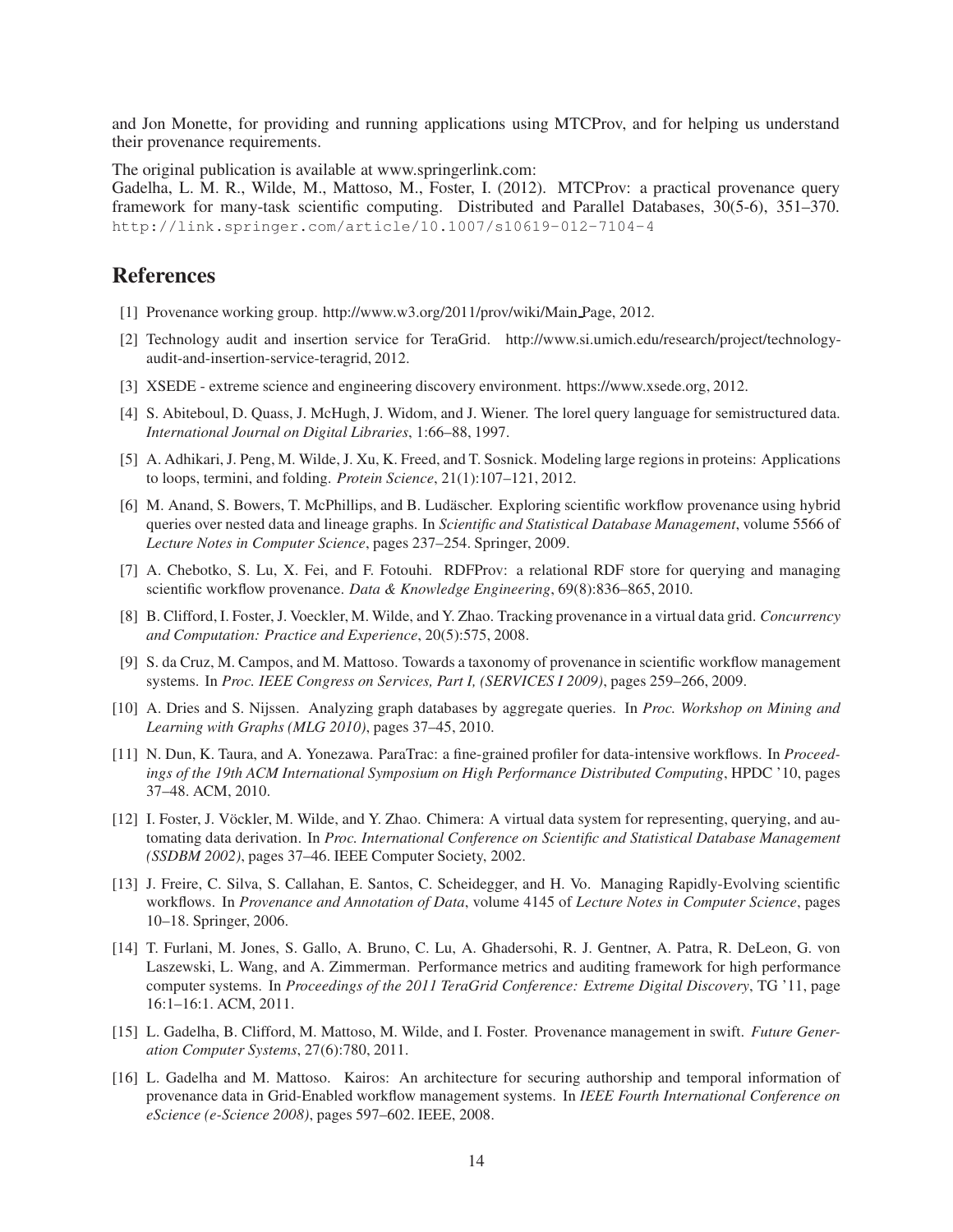- [17] L. Gadelha, M. Mattoso, M. Wilde, and I. Foster. Provenance query patterns for Many-Task scientific computations. In *Proceedings of the 3rd USENIX Workshop on Theory and Applications of Provenance (TaPP'11)*, 2011.
- [18] G. Goth. The science of better science. *Commun. ACM*, 55(2):13–15, February 2012.
- [19] H. V. Jagadish, A. Chapman, A. Elkiss, M. Jayapandian, Y. Li, A. Nandi, and C. Yu. Making database systems usable. In *Proceedings of the ACM SIGMOD International Conference on Management of Data*, page 13–24. ACM, 2007.
- [20] D. Katz, T. Armstrong, Z. Zhang, M. Wilde, and Justin. Wozniak. Many-Task computing and blue waters. *arXiv:1202.3943*, 2012.
- [21] C. Liew, M. Atkinson, R. Ostrowski, M. Cole, J. van Hemert, and L. Han. Performance database: capturing data for optimizing distributed streaming workflows. *Philosophical Transactions of the Royal Society A: Mathematical, Physical and Engineering Sciences*, 369(1949):3268–3284, 2011.
- [22] M. Mattoso, C. Werner, G. Travassos, V. Braganholo, E. Ogasawara, D. Oliveira, S. Cruz, W. Martinho, and L. Murta. Towards supporting the life cycle of large scale scientific experiments. *International Journal of Business Process Integration and Management*, 5(1):79–92, January 2010.
- [23] S. Melnik, A. Gubarev, J. Long, G. Romer, S. Shivakumar, M. Tolton, and T. Vassilakis. Dremel: interactive analysis of web-scale datasets. *Commun. ACM*, 54(6):114–123, June 2011.
- [24] S. Miles, P. Groth, M. Branco, and L. Moreau. The requirements of recording and using provenance in e-Science. *Journal of Grid Computing*, 5(1):1–25, 2007.
- [25] L. Moreau, B. Clifford, J. Freire, J. Futrelle, Y. Gil, P. Groth, N. Kwasnikowska, S. Miles, P. Missier, J. Myers, B. Plale, Y. Simmhan, E. Stephan, and J. Van den Bussche. The open provenance model core specification (v1.1). *Future Generation Computer Systems*, 27(6):743–756, 2011.
- [26] L. Moreau, P. Missier, K. Belhajjame, S. Cresswell, Y. Gil, R. Golden, P. Groth, G. Klyne, J. McCusker, S. Miles, J. Myers, and S. Sahoo. The PROV data model and abstract syntax notation. Technical report, World Wide Web Consortium (W3C), December 2011.
- [27] K. Muniswamy-Reddy, U. Braun, D. Holland, P. Macko, D. Maclean, D. Margo, M. Seltzer, and R. Smogor. Layering in provenance systems. In *Proc. of the USENIX Annual Technical Conference*, 2009.
- [28] E. Ogasawara, D. de Oliveira, F. Chirigati, C. Barbosa, R. Elias, V. Braganholo, A. Coutinho, and M. Mattoso. Exploring many task computing in scientific workflows. In *Proc. 2nd Workshop on Many-Task Computing on Grids and Supercomputers (MTAGS 2009)*, 2009.
- [29] C. Ordonez. Optimizing recursive queries in SQL. In *Proc. of the ACM SIGMOD International Conference on Management of Data (SIGMOD 2005)*, pages 834–839, 2005.
- [30] I. Raicu, I. T Foster, and Yong Zhao. Many-task computing for grids and supercomputers. In *Workshop on Many-Task Computing on Grids and Supercomputers, 2008. MTAGS 2008*, pages 1–11. IEEE, November 2008.
- [31] C. Scheidegger, D. Koop, E. Santos, H. Vo, S. Callahan, J. Freire, and C. Silva. Tackling the provenance challenge one layer at a time. *Concurrency and Computation: Practice and Experience*, 20(5):473–483, 2008.
- [32] Y. Simmhan, B. Plale, and D. Gannon. A survey of data provenance in e-science. *SIGMOD Rec.*, 34(3):31–36, September 2005.
- [33] R. White and R. Roth. *Exploratory Search: Beyond the Query–Response Paradigm*. Morgan & Claypool, 2009.
- [34] M. Wieczorek, R. Prodan, and T. Fahringer. Scheduling of scientific workflows in the ASKALON grid environment. *SIGMOD Rec.*, 34(3):56–62, September 2005.
- [35] M. Wilde, M. Hategan, J. Wozniak, B. Clifford, D. Katz, and I. Foster. Swift: A language for distributed parallel scripting. *Parallel Computing*, 37(9):634–652, 2011.
- [36] C. Yu and H. V. Jagadish. Schema summarization. In *Proceedings of the 32nd international conference on Very large data bases*, VLDB '06, page 319–330. VLDB Endowment, 2006.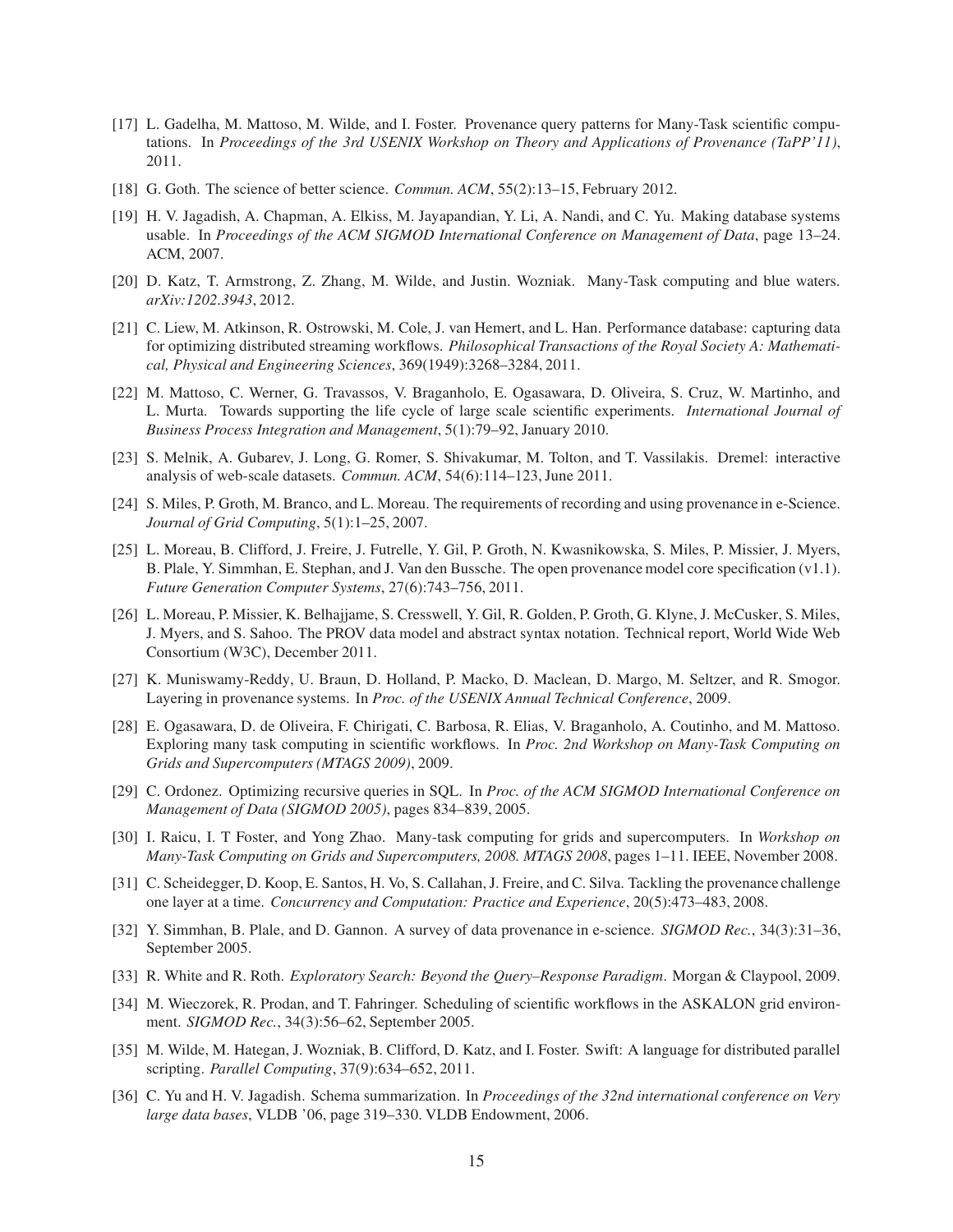- [37] Y. Zhao, M. Hategan, B. Clifford, I. Foster, G. Laszewski, I. Raicu, T. Stef-Praun, and M. Wilde. Swift: Fast, reliable, loosely coupled parallel computation. In *Proc. 1st IEEE International Workshop on Scientific Workflows (SWF 2007)*, pages 199–206, 2007.
- [38] Y. Zhao and S. Lu. A logic programming approach to scientific workflow provenance querying. In *Provenance and Annotation of Data and Processes (IPAW 2008)*, volume 5272 of *Lecture Notes in Computer Science*, pages 31–44. Springer, 2008.
- [39] Y. Zhao, M. Wilde, and I. Foster. Applying the virtual data provenance model. In *Proc. 1st International Provenance and Annotation Workshop (IPAW 2006)*, volume 4145 of *Lecture Notes in Computer Science*, pages 148–161. Springer, 2006.